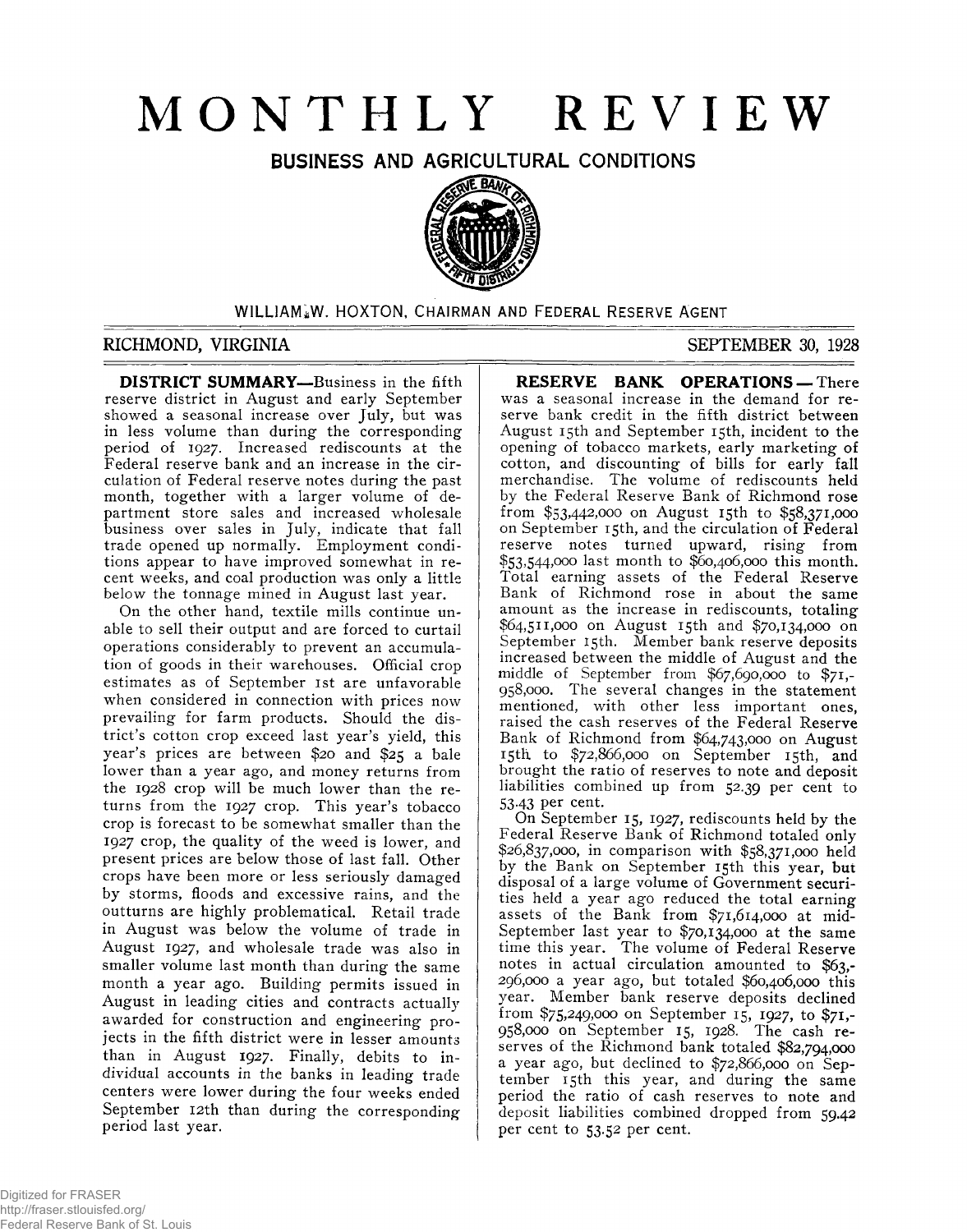#### **CONDITION OF SIXTY-FOUR REPORTING MEMBER BANKS IN SELECTED CITIES**

| <b>ITEMS</b>                                      | Sept. 12, 1928 | Aug. 15, 1928 | Sept. 14, 1927 |
|---------------------------------------------------|----------------|---------------|----------------|
| Loans Secured by U.S. Government Obligations      | \$2.997,000    | \$3,197,000   | \$3.341.000    |
|                                                   | 186,109,000    | 184,363,000   | 155,748,000    |
| All Other Loans and Discounts, Largely Commercial | 332,583,000    | 331,284,000   | 369,764,000    |
|                                                   | 521.689.000    | 518,844,000   | 528,853,000    |
|                                                   | 156.676.000    | 159.790.000   | 162.765.000    |
| Reserve Balance with Federal Reserve Bank         | 39,699,000     | 40.285.000    | 44,288,000     |
|                                                   | 11.872.000     | 11.129.000    | 13.725.000     |
|                                                   | 358.800.000    | 354,805,000   | 397.788.000    |
|                                                   | 245,405,000    | 247,503,000   | 236,414,000    |
|                                                   | 26,054,000     | 26,842,000    | 9,012,000      |

The accompanying table shows the principal items of condition of sixty-four regularly reporting member banks as of three dates, September 12th and August 15th this year and September 14, 1927, thus affording an opportunity for comparison of the latest available figures with those of the preceding month and year, respectively. It should be understood that the figures shown reflect conditions as of the report dates only, and are not necessarily the highest or lowest figures that occurred during the interval between the dates.

Between August 15th and September 12th, both this year, loans secured by U. S. Government obligations decreased \$200,000, but loans on other stocks and bonds rose \$1,746,000 and all other loans and discounts rose \$1,299,000, a net increase in total loans to customers of \$2,845,000. The reporting banks reduced their investments in bonds and securities during the month by \$3,114,000, and lowered their balance at the reserve bank by \$586,000, only a daily fluctuation. The opening of the Fall season with its increased demand for cash raised the cash in vaults by \$743,000 between August 15th and September 12th. Demand deposits increased \$3,995,000 during the period under review, but time deposits declined \$2,098,000, a net deposit gain of \$1,897,000. The reduction in investments and the gain in deposits provided for the increases in loans to customers and in cash in vaults, and enabled the reporting banks to reduce their rediscounts at the reserve bank by \$788,000.

In comparison with the figures reported on September 14, 1927, those reported on September 12, 1928, show a decrease of \$344,000 in loans on Government securities and a decline of \$37,181,000 in commercial, agricultural and industrial loans, but loans on stocks and bonds other than Government securities rose \$30,361,000. These changes give a net decrease during the year in total loans to customers amounting to \$7,164,000. The sixty-four banks reduced their investments in bonds and securities by \$6,089,000 during the year, and their aggregate reserve deposits at the reserve bank declined \$4,589,000. Cash in vaults dropped \$1,853,000 during the twelve months under review. Aggregate deposits in the reporting banks declined \$29,997,000 between September 14th last year and September 12th this year, demand deposits decreasing \$38,988,000 while time deposits rose \$8,991,000. The reduction in deposits so far exceeded the combined reductions in loans, investments, reserve deposits and cash in vaults that an increase in rediscounts at the reserve bank amounting to \$17,042,000 resulted.

#### **DEBITS TO INDIVIDUAL ACCOUNTS**

Debits to individual, firm and corporation accounts in the leading trade centers of the fifth reserve district are shown in the accompanying table for three periods of four weeks each, ended September 12, 1928, August 15, 1928, and September 14, 1927. The figures for the latest available four weeks period, ended September 12th, may be compared with those reported for the preceding four weeks ended August 15th this year and with those for the corresponding four weeks ended September 14, 1927.

Aggregate debits in the reporting banks totaled \$1,042,043,000 during the four weeks ended September 12, 1928, compared with \$1,137,552,000 reported for the preceding like period, ended August 15th. A moderate decline in debits during the more recent period occurs in most years, partly due to the occurrence of the Labor Day holiday early in September and to a State holiday in Maryland on September 12th. Only seven of the twenty-four reporting cities showed increased totals during the four weeks ended September 12th, while seventeen cities showed lower totals. Durham and Richmond reported comparatively large increases, and Baltimore, Raleigh and Winston-Salem reported large decreases. Other fluctuations were relatively small.

In comparison with debits totaling \$1,132,231,000 for the four weeks ended September 14, 1927, the aggregate of \$1,042,043,000 reported for the corresponding period this year shows a decline of \$90,188,000, or about 8 per cent. Six cities reported higher figures for the 1928 period, these being Cumberland, Lynchburg, Norfolk-Portsmouth, Raleigh, Richmond and Washington, but seventeen cities failed to reach the totals reported last year.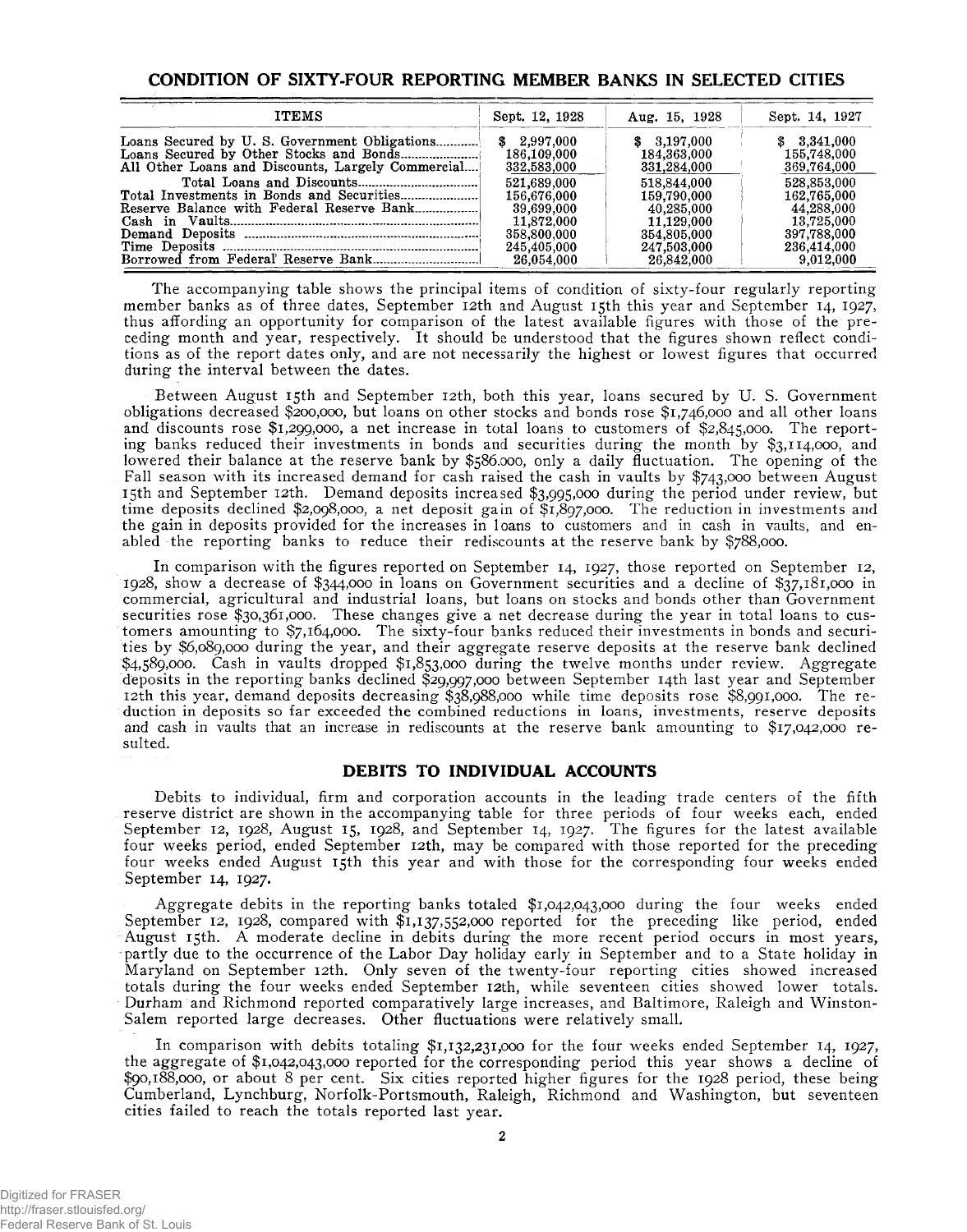| <b>CITIES</b> |                    | TOTAL DEBITS DURING THE FOUR WEEKS ENDED |                    |
|---------------|--------------------|------------------------------------------|--------------------|
|               | September 12, 1928 | August 15, 1928                          | September 14, 1927 |
|               | 24,528,000<br>\$   | S.<br>23,745,000                         | \$<br>28,469,000   |
|               | 287,436,000        | 363,316,000                              | 356,764,000        |
|               | 22,433,000         | 22,252,000                               | 22,979,000         |
|               | 30,968,000         | 32,594,000                               | 33,311,000         |
|               | 44,283,000         | 46,851,000                               | 46,128,000         |
|               | 17,500,000         | 17,780,000                               | 20,083,000         |
|               | 8,226,000          | 8,503,000                                | 8,004,000          |
|               | 7,022,000          | 6.649.000                                | 8,840,000          |
|               | 27,410,000         | 23,855,000                               | 33,979,000         |
|               | 19,293,000         | 19,182,000                               | 19,311,000         |
|               | 15,391,000         | 16,338,000                               | 21,665,000         |
|               | 8,282,000          | 9,085,000                                | 8,994,000          |
|               | 18,670,000         | 18,789,000                               | 20,407,000         |
|               | 15,896,000         | 17,391,000                               | 15,852,000         |
|               | 8,180,000          | 8,497,000                                | 8,313,000          |
|               | 52,299,000         | 56,525,000                               | *56,459,000        |
|               | 5,054,000          | 5,269,000                                |                    |
|               | 16,689,000         | 21,575,000                               | 15,752,000         |
|               | 131,278,000        | 113,362,000                              | 129,790,000        |
|               | 25,228,000         | 25,576,000                               | 25,293,000         |
|               | 10.022.000         | 10,044,000                               | 11,232,000         |
|               | 200,196,000        | 213,128,000                              | 191,281,000        |
|               | 13,464,000         | 12,575,000                               | 15,242,000         |
|               | 33,095,000         | 44,671,000                               | 34,083,000         |
|               |                    |                                          |                    |
|               | \$1,042,043,000    | \$1,137,552,000                          | \$1,132,231,000    |

\* This Norfolk figure includes total for Portsmouth.

**SAVINGS DEPOSITS—**Savings and time deposits decreased slightly during the past month, but continued well above the corresponding 1927 figures. Twelve mutual savings banks in Baltimore had deposits aggregating \$183,521,480 at the close of business August 31, 1928, compared with \$183,584,146 at the end of July this year and \$168,117,568 at the end of August 1927. Sixty-four regularly reporting member banks had aggregate time deposits amounting to \$245,405,000 on September 12th this year, compared with \$247,503,000 on August 15, 1928, and \$236,414,000 on September 14, 1927-

**BUSINESS FAILURES**—*Dun's Review* for September 8th says, "Following the improvement revealed in July, the insolvency statistics for August disclose a higher business mortality. The rise occurred in both number of commercial failures and amount of liabilities, and the upward trend is in contrast to the reduction shown a year ago. Numbering 1,852, commercial failures in the United States last month are 127, or 7.4 per cent above the total of 1,723 for July, while there is an increase of 144, or 8.4 per cent, over the 1,708 defaults in August 1927. The increase in the August indebtedness is much more marked than the rise in the number of defaults, the amount involved being swelled to \$58,201,830. That unusually high aggregate resulted from several insolvencies of exceptional size, particularly in the classification designated as 'Other Commercial', which includes brokerage, insurance and other similar enterprises. The liabilities for last month are far above those of the four immediately preceding months, and establish a new maximum for the current year. The next highest total is the \$54,300,000 of March. Comparing with the \$39,105,953 of August 1927, last month's indebtedness shows an increase of more than 48 per cent.'

The fifth district insolvency record for August was better than the record for the entire country. Failures numbering 114 last month show a decrease of 20 per cent under 143 failures reported in August 1927, and last month's liabilities totaling \$2,546,548 are only 18 per cent larger than \$2,155,805 in August last year, in contrast with the National increase of 48 per cent.

**LABOR**—The employment situation appears to have improved in the fifth district since the first of August, and there does not seem to be a burdensome surplus of workmen anywhere in the district at present. A large amount of construction work of various types is under way, and industrial plants are using their normal quotas of workers, although some of them are not operating full time. There are undoubtedly many people who are not able to secure steady work, but it is doubtful if the number is now larger than was considered normal before the boom period during and immediately following the World War. Conditions in the textile industry and in the coal fields are least satisfactory in the fifth district, but textile employees have at least part time work to provide for necessities and coal miners are as fully employed as the summer season and the over-development in mining allows.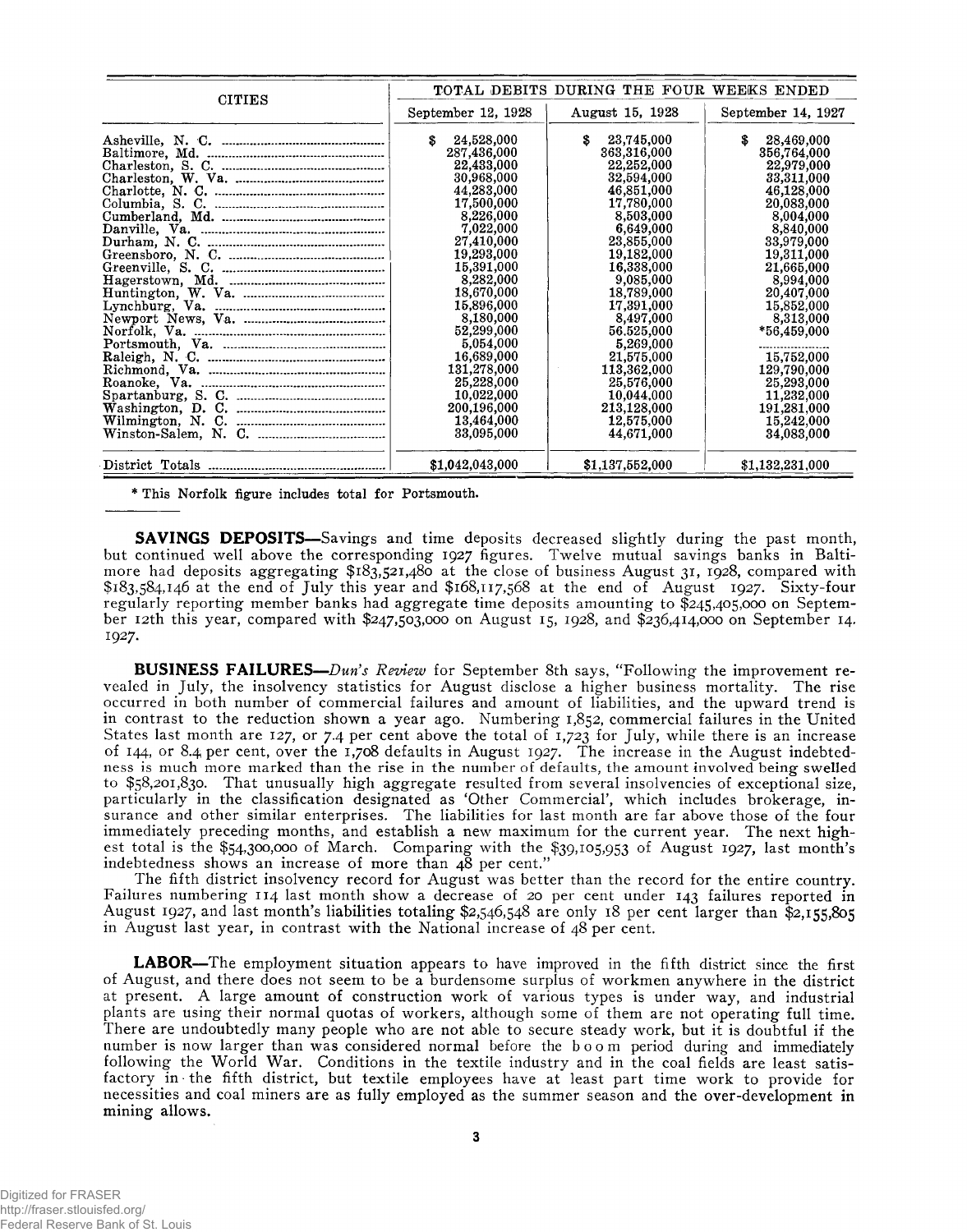**COAL** —Bituminous coal production in the United States in August 1928 total 41,108,000 net tons, as against 36,276,000 tons mined in July and 41,705,000 tons in August 1927. Total production during the present calendar year to September 8th (approximately 212 working days) amounts to 321,- 699,000 net tons, the lowest figure since 1924. West Virginia continues to lead in tonnage. The Bureau of Mines, Department of Commerce, issued a summary of 1927 coal statistics for West Virginia on September 15th, and reported 145,122,447 net tons mined, with a total value at the mines of \$249,730,000. This coal was dug by 66,585 miners, 17,385 haulers and 17,814 others working underground, while 18,015 workers were employed on the surface, making a total of 119,799 people actually working at West Virginia coal mines. The average number of days worked by each employee was 235, and each miner dug an average of 5.15 tons of coal per day. The total number of mines of commercial size that produced coal in 1927 was 1,149.

**TEXTILES**—The unsatisfactory conditions in the textile field continued during August and early September, and there were few signs of probable improvement in the near future. Textile mills in the fifth reserve district consumed 222,987 bales of cotton in August, a seasonal increase over 187,601 bales used in July this year but a decided decline from 261,638 bales consumed in August 1927. In the face of falling cotton prices, buyers continue unwilling to place forward orders, and mills are forced to operate on restricted schedules or to accumulate manufactured goods in their warehouses. The mills are consequently running part time, and are keeping surplus stocks as low as possible. No mills are closed entirely, however, and there are few textile employees out of work, although most of them are living on reduced incomes as a result of the fewer hours or days worked.

|                                                                                                                                                          |                                                                                                                                                                                                                                                                                                                                                                                                                                                                                                                                                                                         |                                                                                                                                                                                                                                     |                                                                                                                                                                          | Permits Issued                                                                                                                                                                                                           |                                                                                                                                                                                                        |                                                                                                                                                                                                                                                                                                                                       |                                                                                                                                                                                                                                                                                                                     | <b>Alterations</b>                                                                                                                                                                                                                                                                                     |                                                                                                                                                                                                                                                                                                | Increase or   Per Cent<br>Decrease        |                                                                                                                                                                                                                                                                                                          | οf                                                                                                                                                                                                                                                             |                                                                                                                                                                                        |
|----------------------------------------------------------------------------------------------------------------------------------------------------------|-----------------------------------------------------------------------------------------------------------------------------------------------------------------------------------------------------------------------------------------------------------------------------------------------------------------------------------------------------------------------------------------------------------------------------------------------------------------------------------------------------------------------------------------------------------------------------------------|-------------------------------------------------------------------------------------------------------------------------------------------------------------------------------------------------------------------------------------|--------------------------------------------------------------------------------------------------------------------------------------------------------------------------|--------------------------------------------------------------------------------------------------------------------------------------------------------------------------------------------------------------------------|--------------------------------------------------------------------------------------------------------------------------------------------------------------------------------------------------------|---------------------------------------------------------------------------------------------------------------------------------------------------------------------------------------------------------------------------------------------------------------------------------------------------------------------------------------|---------------------------------------------------------------------------------------------------------------------------------------------------------------------------------------------------------------------------------------------------------------------------------------------------------------------|--------------------------------------------------------------------------------------------------------------------------------------------------------------------------------------------------------------------------------------------------------------------------------------------------------|------------------------------------------------------------------------------------------------------------------------------------------------------------------------------------------------------------------------------------------------------------------------------------------------|-------------------------------------------|----------------------------------------------------------------------------------------------------------------------------------------------------------------------------------------------------------------------------------------------------------------------------------------------------------|----------------------------------------------------------------------------------------------------------------------------------------------------------------------------------------------------------------------------------------------------------------|----------------------------------------------------------------------------------------------------------------------------------------------------------------------------------------|
|                                                                                                                                                          | <b>CITIES</b>                                                                                                                                                                                                                                                                                                                                                                                                                                                                                                                                                                           |                                                                                                                                                                                                                                     | New                                                                                                                                                                      | Repairs                                                                                                                                                                                                                  |                                                                                                                                                                                                        | <b>New Construction</b>                                                                                                                                                                                                                                                                                                               |                                                                                                                                                                                                                                                                                                                     |                                                                                                                                                                                                                                                                                                        |                                                                                                                                                                                                                                                                                                |                                           | οf                                                                                                                                                                                                                                                                                                       | Increase                                                                                                                                                                                                                                                       |                                                                                                                                                                                        |
| ż                                                                                                                                                        |                                                                                                                                                                                                                                                                                                                                                                                                                                                                                                                                                                                         | 1928                                                                                                                                                                                                                                | 1927                                                                                                                                                                     | 1928                                                                                                                                                                                                                     | 1927                                                                                                                                                                                                   | 1928                                                                                                                                                                                                                                                                                                                                  | 1927                                                                                                                                                                                                                                                                                                                | 1928                                                                                                                                                                                                                                                                                                   | 1927                                                                                                                                                                                                                                                                                           |                                           | Total<br>Valuation                                                                                                                                                                                                                                                                                       | or<br>Decrease                                                                                                                                                                                                                                                 | ż                                                                                                                                                                                      |
| 2<br>3<br>6<br>7<br>8<br>9<br>10<br>11<br>12<br>13<br>14<br>15<br>16<br>17<br>18<br>19<br>20<br>21<br>22<br>23<br>24<br>25<br>26<br>27<br>28<br>29<br>30 | Baltimore, Md<br>Cumberland, Md<br>Frederick, Md<br>Hagerstown, Md<br>Danville, Va<br>Lynchburg, Va.<br>Norfolk. Va.<br>Petersburg, Va.<br>*Portsmouth, Va<br>Richmond, Va<br>Roanoke, Va.<br>Bluefield, W. Va<br>Charleston, W. Va.<br>Clarksburg, W. Va.<br>Huntington, W.Va.<br>Parkersburg, W. Va<br>Asheville, N.C<br>Charlotte, N. C<br>Durham, N. C<br>Greensboro, N.C.<br>High Point, N. C<br>Raleigh, N. $C$<br>Rocky Mount, N.C.<br>Salisbury, N. C.<br>Wilmington, N.C<br>Winston-Salem, N. C.<br>Charleston, S.C<br>Columbia, S.C<br>Greenville, S. C<br>Spartanburg, S. C. | 387<br>12<br>6<br>17<br>6<br>24<br>46<br>2<br>$*18$<br>100<br>38<br>8 <sup>1</sup><br>39 <sup>1</sup><br>19 <sup>°</sup><br>39<br>15 <sup>1</sup><br>21<br>90<br>38<br>55<br>34<br>26<br>22<br>7<br>9<br>67<br>11<br>26<br>30<br>18 | 444<br>23<br>4<br>33<br>15<br>29<br>66<br>6<br>103<br>65<br>17<br>54<br>20<br>45<br>15<br>33<br>65<br>51<br>72<br>46<br>27<br>18<br>10<br>8<br>131<br>6<br>16<br>9<br>29 | 985<br>3<br>$\overline{2}$<br>10 <sup>1</sup><br>13<br>30<br>65<br>8<br>$*32$<br>82<br>25<br>3<br>14<br>23<br>11<br>44<br>30<br>6<br>67<br>9<br>10 <sub>1</sub><br>$\mathbf{2}$<br>8<br>9<br>110<br>31<br>57<br>37<br>38 | 81<br>1<br>12<br>15 <sup>5</sup><br>39<br>67<br>51<br>73<br>46<br>6<br>19<br>16<br>4<br>10 <sup>1</sup><br>56<br>14<br>4<br>47<br>10 <sup>1</sup><br>11.<br>10<br>6<br>7<br>84<br>21<br>51<br>39<br>13 | $1,577$ \$ 1,419,100<br>25,092<br>11,730<br>28,575<br>80,185<br>83,155<br>73,105<br>5,800<br>$*24,435$<br>618,337<br>123,643<br>34,925<br>236,660<br>17,865<br>164,010<br>74,250<br>125,460<br>548,175<br>177,000<br>369,845<br>128,075<br>164,510<br>75,115<br>8,950<br>42,200<br>337,940<br>17,105<br>119,900<br>159,800<br>136.420 | \$1,354,900<br>77,323<br>3,930<br>108,450<br>40,715<br>254,468<br>190,435<br>26,500<br>1,149,212<br>205,745<br>20,190<br>217,970<br>22,860<br>132,940<br>33,975<br>297,700<br>663,365<br>170,775<br>221,711<br>178,075<br>120,925<br>49,690<br>57,000<br>15,000<br>672,877<br>55,815<br>75,600<br>79,500<br>108,270 | \$.<br>978,880<br>1.200<br>5,080<br>4.100<br>17,100<br>15,625<br>81,600<br>7,735<br>$*17,679$<br>264,862<br>28,152<br>650<br>11,000<br>16,835<br>8,150<br>9,700<br>14,890<br>9.707<br>18,850<br>46.556<br>6,900<br>6,750<br>11,200<br>5,450<br>19,800<br>50,850<br>9,690<br>16,940<br>16.131<br>10,090 | 626,400<br>S<br>5,255<br>1.400<br>22,000<br>3,641<br>83,565<br>52,540<br>2,300<br><br>82,911<br>23,696<br>5,887<br>206,535<br>4,900<br>2,400<br>8,100<br>75,270<br>12,723<br>4,950<br>43,465<br>7,275<br>156,525<br>27,525<br>15,200<br>16,100<br>27,476<br>7,145<br>12,440<br>18,190<br>5.040 | S<br>--<br>$\overline{\phantom{0}}$<br>-- | 416,680<br>56,286<br>11,480<br>97,775<br>52,929<br>239,253<br>88,270<br>15.265<br>348,924<br>77.646<br>9,498<br>176.845<br>6,940<br>36,820<br>41,875<br>232,620<br>$118,206$ –<br>20.125<br>151,225<br>50,375<br>106,190<br>9.100<br>57,800<br>30,900<br>311,563<br>36.165<br>48,800<br>78,241<br>33,200 | 21.0%<br>$-68.2$<br>215.4<br>$-75.0$<br>119.3<br>$-70.8$<br>$-36.3$<br>$-53.0$<br>$-28.3$<br>33.8<br>-<br>36.4<br>41.7<br>25.0<br>27.2<br>99.5<br>62.4<br>17.5<br>11.5<br>57.0<br>27.2<br>38.3<br>11.8<br>80.1<br>99.4<br>44.5<br>57.4<br>55.4<br>80.1<br>29.3 | 1<br>$\boldsymbol{2}$<br>3<br>4<br>5<br>6<br>7<br>8<br>9<br>10<br>11<br>12<br>13<br>14<br>15<br>16<br>17<br>18<br>19<br>20<br>21<br>22<br>23<br>24<br>25<br>26<br>27<br>28<br>29<br>30 |
| 31                                                                                                                                                       | Washington, D. C.<br>Totals  1,407                                                                                                                                                                                                                                                                                                                                                                                                                                                                                                                                                      | 195                                                                                                                                                                                                                                 | 203<br>1,663                                                                                                                                                             | 453<br>2,192                                                                                                                                                                                                             | 473                                                                                                                                                                                                    | 2,062,525<br>$2,744$ \$ 7,469,452                                                                                                                                                                                                                                                                                                     | 3,156,125<br>\$9,762,041                                                                                                                                                                                                                                                                                            | 339,905<br>\$2,034,378                                                                                                                                                                                                                                                                                 | 440,815<br>$$2,001,669$ $$-2,259,880$ $-19.2\%$                                                                                                                                                                                                                                                |                                           | $-1,194,510$ $-$                                                                                                                                                                                                                                                                                         | 33.2                                                                                                                                                                                                                                                           | 31                                                                                                                                                                                     |

#### **BUILDING OPERATIONS FOR THE MONTHS OF AUGUST 1928 AND 1927.**

— Denotes decrease. \* Portsmouth figures not included in totals.

.NOTE— The figures in the above table reflect the amount of work provided for in the corporation limits of the several cities, but take no account of suburban developments.

Prospects for construction work declined last month. Building permits issued for , new construction in thirty leading cities of the fifth reserve district totaled 1,407 in August this year, compared with 1,663 permits issued for similar work in August a year ago, and the estimated valuation of the August 1928 work totaled \$7,469,452 in comparison with \$9,762,041 in August 1927. In alteration and repair work, August 1928 permits numbered 2,192, estimated to cost \$2,034,378, compared with 2,744 permits and a valuation of \$2,001,669 in August last year. Total estimated valuation for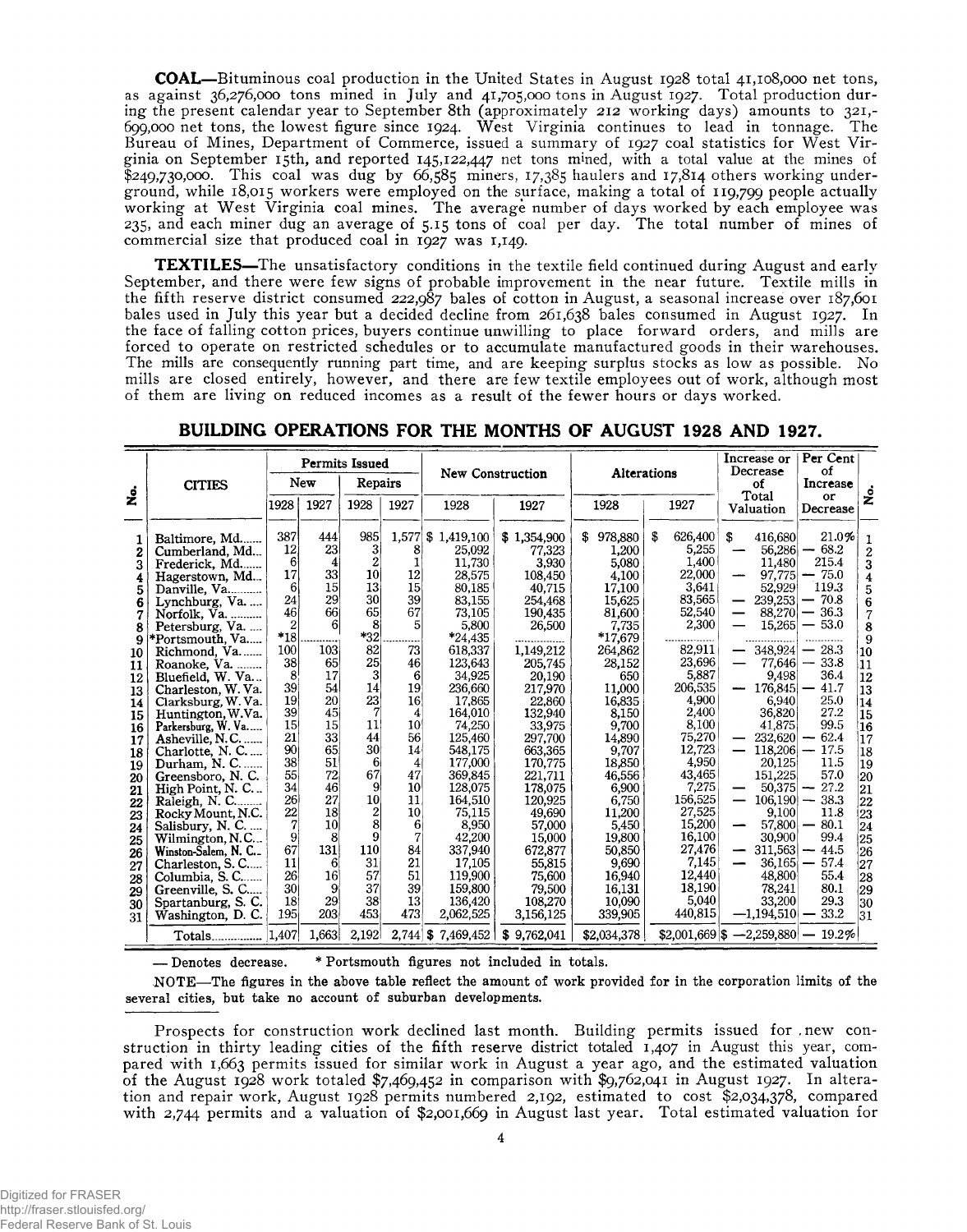all classes of work was \$9,503,830 last month, a decrease of \$2,259,880, or 19.2 per cent, under the total of \$11,763,710 for all permits issued in August 1927. Fourteen of the thirty reporting cities showed higher valuation figures last month than a year ago, but sixteen cities reported lower figures. Seven cities reported gains of more than 50 per cent, but in some of them the high percentage gain was due to low figures in August 1927 rather than to particularly large figures this year.

Contracts awarded in August for construction work in the fifth district, including both rural and urban projects, total \$30,171,855, compared with \$31,813,073 awarded in August 1927, according to figures collected by the F. W. Dodge Corporation. Of the awards in August this year, \$12,069,030 was for residential work.

**COTTON**—Spot cotton prices on principal Southern markets declined nearly 1.75 cents per pound between the middle of August and the middle of September, practically all of the drop occuring after the unexpectedly high estimate of probable production released by the Department of Agriculture on September 8th. The average price on ten markets was 16.88 cents per pound on September 14th. Cotton has declined more than 5 cents per pound since July 1st, and is now about 4.5 cents below the price level at this time last year.

The second cotton condition report of the year, issued by the Department of Agriculture on September 8th, estimated probable production in 1928 at 14,439,000 bales, based on the September 1st condition of 60.3 per cent of a normal on 44,916,000 acres in cultivation. This figure compared with a forecast on August 1st of 14,291,000 bales and a crop in 1927 of 12,955,000 bales. The report estimated Virginia's crop at 46,000 bales, compared with 48,000 bales forecast on August 1st and final ginnings of 31,000 bales in 1927. North Carolina's probable production was given as 970,000 bales, compared with 973,000 bales forecast on August 1, 1928, and 861,000 bales grown last year. South Carolina's September 1st estimate of 890,000 bales compares with the August 1st forecast of 897,000 bales and a 1927 crop of 730,000 bales. The Department of Agriculture's estimate for the two Carolinas was somewhat larger than is generally expected in those states. Since September 1st, general rains have been frequent in both Carolinas, and boll rot has developed to such an extent that some of our best informed correspondents contend that the probable yield in each of the Carolinas has been reduced considerably below the September 1st prospect. Some carefully conducted boll counts made in the Pee Dee section of South Carolina on September 6th and 7th showed the presence of rot in more than 15 per cent of the bolls counted. The general rains of September 18th and 19th further damaged the cotton crop in the fifth district.

Cotton consumption in American mills in August showed a seasonal increase over July consumption, but was less than that of August 1927. The Bureau of the Census reported 526,729 bales of lint consumed last month, compared with 438,743 bales used in July this year and 634,520 bales consumed in August 1927. Cotton on hand at manufacturing establishments on August 31st this year totaled 782,068 bales, compared with 1,007,017 bales held on July 31st this year and 1,120,784 bales held on August 31st last year. Bales in public warehouses and compresses numbered 1,188,861 at the end of August, 1,189,565 bales at the end of July, and 2,172,945 bales on August 31, 1927. Exports of cotton totaled 259,489 bales in August, compared with 340,311 bales sent abroad in August last year, and imports last month totaled 25,258 bales, compared with 28,041 bales imported in August 1927. Consumption of cotton in the growing states totaled 403,888 bales in August, compared with 464,530 bales used in August last year. Last month's consumption in the cotton growing states amounted to 76.68 per cent of National consumption, compared with 73.21 per cent of National consumption reported for the cotton growing states in August last year.

The Bureau of the Census ginning report, issued on September 8th and including ginnings to September 1st, indicates that this year's crop is much later than the 1927 crop. Ginnings this year prior to September 1st totaled 956,486 bales, compared with 1,533,577 bales ginned before the corresponding date last year. In the fifth district, only 3,394 bales were ginned in August this year, compared with 22,966 bales ginned during the same period last year.

**TOBACCO**—Tobacco markets are now open in both North and South Carolina, and large sales have been made, but the quality of tobacco is poorer than in 1927 and this year's prices are also said to be very unsatisfactory. The weather in the fifth district was highly unfavorable for tobacco growing this year, with a late Spring, a dry July, and a wet August. August weather was so unfavorable that the official production forecasts on September 1st lowered the estimates made on August 1st from 482,410,000 pounds to 470,000,000 pounds for North Carolina, from 131,323,000 pounds to 123,743,000 pounds for Virginia, and from 79,922,000 pounds to 75,531,000 pounds for South Carolina. On August 1st both Virginia and South Carolina appeared to have larger crops than in 1927, with North Carolina only slightly behind last year, but on September 1st the Virginia and North Carolina estimates were about 3 per cent lower than the 1927 production, and the South Carolina figure was also slightly below that of the previous season. The position of the growers is even more unfavorable than the production figures indicate, since this year's tobacco appears to be generally of lower grade than last year's, and because prices are much lower this season.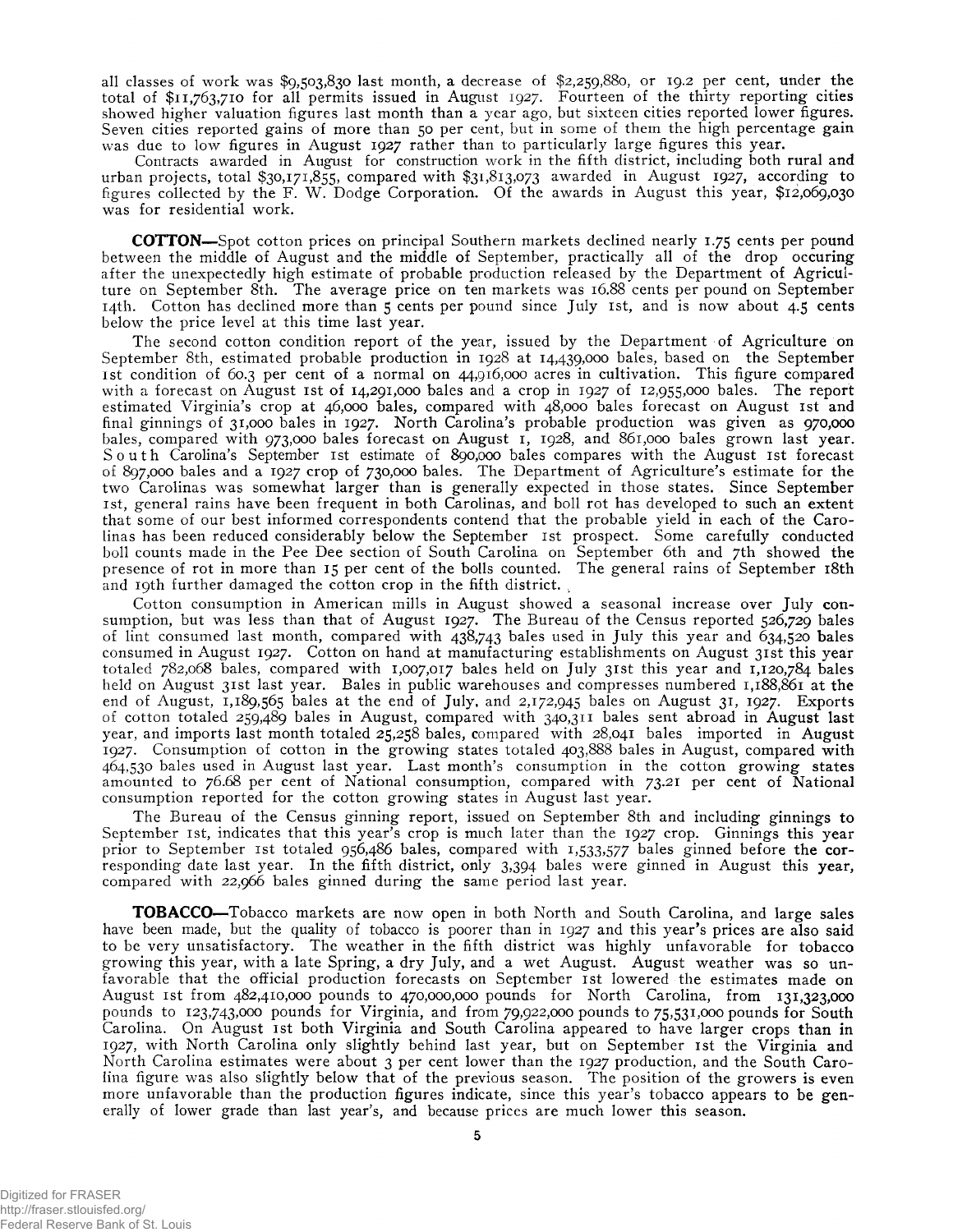**AGRICULTURAL NOTES**—MARYLAND crops were quite generally damaged by excessive rains in August and the first half of September. The corn crop was damaged seriously, many apples burst on the trees, and the quality of the tobacco crop was lowered. On the Eastern Shore, canning tomatoes were seriously damaged and there will be little late fruit. Live stock prospects in Maryland are much better than crop prospects, and the farmers of western Maryland did well with their large crop of peaches.

VIRGINIA crop prospects declined during August as a result of heavy storms, according to the Crop Reporting Service. The production forecasts on September ist were lower than a month earlier for corn, tobacco, cotton ,hay and sweet potatoes. Since September ist the weather has been unfavorable for most crops and probably corn and tobacco have been seriously damaged. The September corn forecast based upon the condition of 79 per cent was 45,362,000 bushels, which is 2.605.000 bushels less than the 1927 crop. The peanut crop seems to be good, the September forecast of 143,792,000 pounds greatly exceeding the short crop of 116,128,000 pounds grown last year. Late hay crops were improved by the August rains, but there was considerable damage to hay crops on lowgrounds and to hay already stacked. A production of 1,289,000 tons is indicated, compared with 1.469.000 tons harvested last year. Pastures are excellent in all parts of the State, although grasses have too high moisture content for best grazing. The early potato crop yielded unusually well and the production this season was the largest on record. Prospects for late potatoes have declined, however. The production of both early and late potatoes is estimated to be 19,814,000 bushels, compared with 19,760,000 bushels dug last year. The condition of sweet potatoes declined during August and the September forecast of 5,646,000 bushels is less than the August indications and also below last year's crop. The yield on the Eastern Shore, where nearly 75 per cent of the total State crop is grown, has been disappointing. Apples grew rapidly during August, so the size is larger than usual. The forecast of production increased nearly 7 per cent during August to 14,128,000 bushels, compared with 6,000,000 bushels produced last year. The oat yield is better than had been expected and will be better than last year, although the rains caused some damage to crops stacked in the fields, especially in the southwest where threshing is later than in other parts of the State.

NORTH CAROLINA corn production is estimated to be 45,393,000 bushels this year, compared with 53,626,000 bushels last year. Grasses and pastures are generally good, the hay yield of slightly over a ton per acre indicating a crop of 904,000 tons, compared with 845,000 tons harvested last year. The sweet potato crop this year is 8,331,000 bushels, as compared with 10,146,000 bushels in 1927. About half of the Irish potato acreage in North Carolina is confined to the early truck crop which is shipped principally during June and July. The September ist estimate amounts to about 4,000,000 bushels this year. The early or commercial crop made one of the best yields for many years, but prices were quite unsatisfactory. The peanut crop is estimated to be 213,560,000 pounds, as compared with the final estimate of 157,527,000 pounds last year. The commercial apple crop is forecast at 236,000 barrels and the agricultural crop at 4,722,000 bushels. The commercial crop is almost three times larger than that of last year.

SOUTH CAROLINA crops were damaged by numerous wind storms, heavy to excessive rains, and flooded lowlands during August, but despite the unfavorable weather, prospects were still fair to good for most crops on September ist. Some crops have been further damaged by wet weather and storms in September, however. Corn prospects declined about 1,500,000 bushels in August, and on September ist the outlook was for a crop of approximately 21,440,000 bushels, compared with the final estimate of 25,449,000 bushels made last year. Sweet potatoes improved during August and on September ist indicated a crop of 4,428,000 bushels, compared to 5,300,000 bushels produced last year. Prospects for a smaller crop than last year are due mostly to a reduction of about 6 per cent in this year's acreage. Unfavorable weather during August reduced peanut prospects somewhat and the September ist condition gives promise of about 7,654,000 pounds this year, compared to the final estimate of 8,525,000 pounds last year. All tame hay improved during August and a crop of about 336,000 tons is indicated, which compares with a crop of 356,000 tons last year. This has been a good year for fruit. The South Carolina peach crop was probably the largest ever produced in the State, and prospects are for fair to good crops of apples, pears and grapes.

WEST VIRGINIA crop prospects changed little during August and conditions on September 1st were about average. Weather conditions since August ist were favorable for the growth of crops but somewhat unfavorable for the harvesting of hay and small grains, due to excessive rainfall. Corn, sweet potatoes, tobacco, sorghum cane and pastures show slight improvement over the August ist condition, Irish potatoes remain unchanged, and oats, buckwheat, and hay show slight decreases in condition.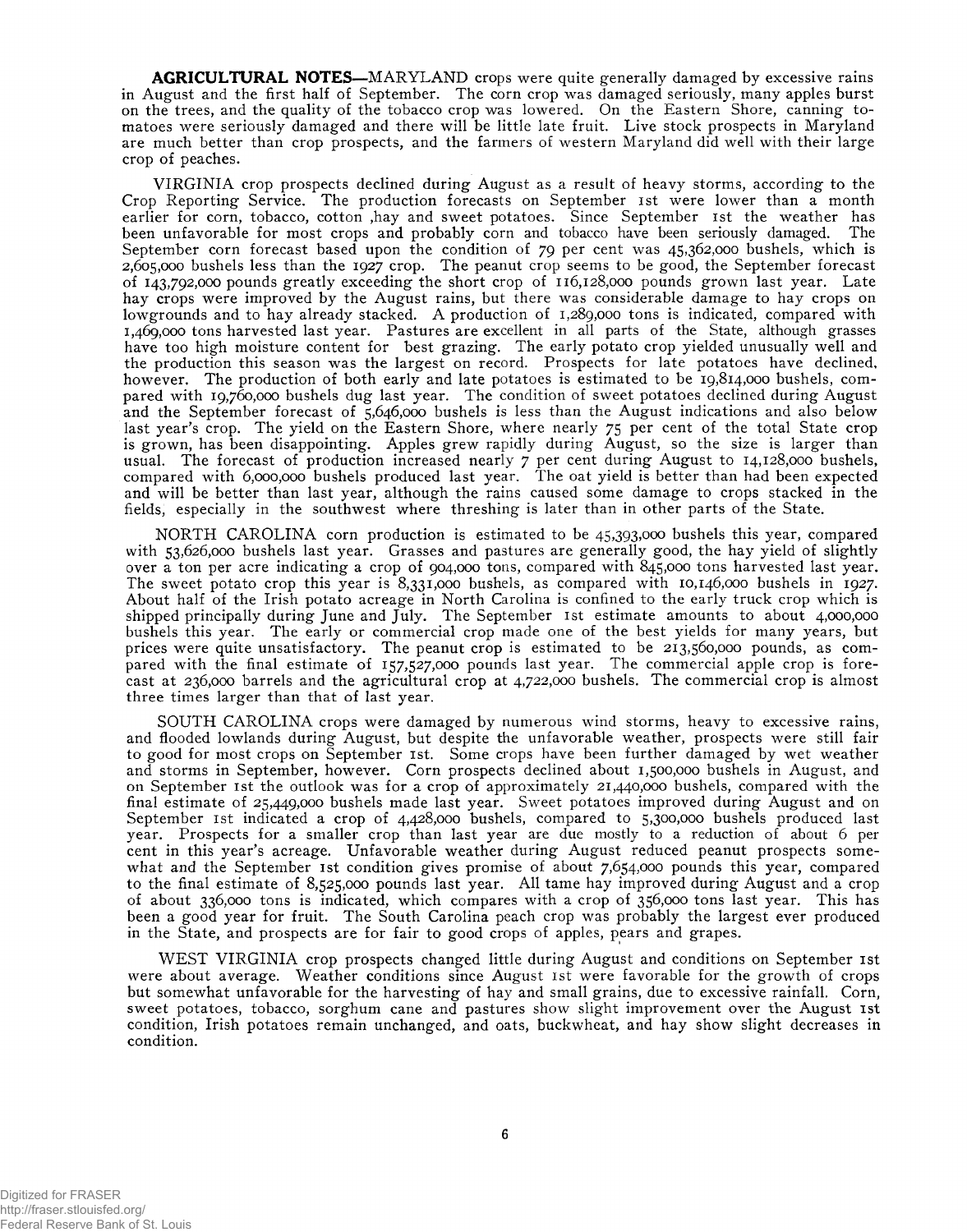#### **FIGURES ON RETAIL TRADE As Indicated By Reports from Thirty Representative Department Stores for the Month of August 1928**

|           | Percentage increase in August 1928 sales, compared with sales in August 1927:                                           |            |              |          |
|-----------|-------------------------------------------------------------------------------------------------------------------------|------------|--------------|----------|
| Baltimore | Richmond                                                                                                                | Washington | Other Cities | District |
| $-4.3$    | 2.6                                                                                                                     | $-1.4$     | $-11.8$      | - 3.4    |
| -1.5      | Percentage increase in total sales since January 1st, over sales during the first eight months of 1927:<br>2.7          | $2.4\,$    | -6.7         |          |
| 9.9       | Percentage increase in August 1928 sales over average August sales during the three years 1923-1925, inclusive:<br>29.5 | 24.2       | -2.5         | 15.3     |
| .2        | Percentage increase in stock on hand August 31, 1928, over stock on August 31, 1927:<br>— 3.9                           |            |              | .6       |
| 1.0       | Percentage increase in stock on hand August 31, 1928, over stock on July 31, 1928:<br>1.4                               | 2.8        | 3.3          | 2.0      |
| 21.2      | Percentage of sales in August 1928 to average stock carried during that month:<br>26.3                                  | 24.5       | 17.9         | 22.4     |
| 194.1     | Percentage of total sales since January 1st to average stock carried during each of the eight elapsed months:<br>223.2  | 213.9      | 152.7        | 198.5    |
| 21.4      | Percentage of collections in August 1928 to total accounts receivable on August 1st:<br>26.2                            | 28.5       | 25.6         | 24.5     |

— Denotes decreased percentage.

Retail trade in the fifth reserve district in August showed a seasonal increase over the volume of business in July of this year, but dropped 3.4 per cent behind the business done in August 1927, according to confidential reports received from thirty leading department stores. Total sales this year were two-tenths of 1 per cent less than total sales during the first eight months of last year. August 1928 sales averaged 15.3 per cent above average August sales during the three years 1923- 1925, inclusive, partly due to store expansion in two or three cities.

Stocks on hand in the thirty reporting stores at the end of August showed a seasonal increase of 2.0 per cent over stocks on July 31st this year, but were six-tenths of 1 per cent less than stocks on hand at the end of August a year ago. The percentage of sales in August to average stocks carried during that month was 22.4 per cent, and the percentage of total sales since January i, 1928, to average stocks carried during each of the eight elapsed months was 198.5 per cent, indicating an annual turnover of 2.647 times. The rate of turnover during the first eight months of 1927 . was 2.636 times.

Collections during August in the thirty reporting department stores averaged 24.5 per cent of receivables outstanding on August 1st this year, compared with 24.2 per cent of outstanding receivables collected in August 1927. Baltimore, Richmond and Washington stores showed slightly higher percentages this year than last, but the group of Other Cities stores reported slower collections last month than in August a year ago.

#### **\_\_\_\_\_\_\_\_\_\_\_\_\_\_\_\_\_\_\_\_\_\_\_\_\_\_\_\_\_ WHOLESALE TRADE, AUGUST 1928\_\_\_\_\_\_\_\_\_ \_\_\_\_\_\_\_\_\_\_\_\_\_\_ \_\_\_\_**

|                           |             |             | Percentage increase in August 1928 sales, compared with sales in August 1927:                                            |             |            |
|---------------------------|-------------|-------------|--------------------------------------------------------------------------------------------------------------------------|-------------|------------|
| 32 Groceries 10 Dru Goods |             | 5 Shoes     | 16 Hardware                                                                                                              | 5 Furniture | 13 Drugs   |
| 2.7                       | $-26.6$     | $-10.3$     | $-18.3$                                                                                                                  | $-16.4$     | $-4.7$     |
| 8.3                       | 75.5        | 83.9        | Percentage increase in August 1928 sales, compared with sales in July 1928:<br>15.1                                      | 30.6        | 7.4        |
| 1.1                       | $-18.3$     | $-3.6$      | Percentage increase in total sales since Jan. 1, 1928, compared with sales in the first eight months of 1927:<br>$-12.7$ | $-25.5$     | $-2.9$     |
| $5.7(11*)$                | $-2.0(4^*)$ | $-5.5(4^*)$ | Percentage increase in stock on August 31, 1928, compared with stock on August 31, 1927:<br>$-1.4(8^*)$                  | --------    | -------    |
| $3.4(11*)$                | $-8.5(4^*)$ | $-7.4(4*)$  | Percentage increase in stock on August 31, 1928, compared with stock on July 31, 1928:<br>$.5(8*)$                       |             |            |
| $62.0(18*)$               | $31.5(7*)$  | $21.7(5^*)$ | Percentage of collections in August to total accounts receivable on August 1, 1928;<br>$27.7(12*)$                       | $22.9(3^*)$ | $58.8(9*)$ |

— Denotes decreased percentage. \* Number of reporting firms.

Wholesale trade in August in the fifth district was in larger volume than in July in all lines reported upon, a seasonal development, but August sales this year were smaller in every line except groceries than sales in August 1927. Total sales this year were also less in all lines except groceries than total sales in the first eight months of 1927.

Stocks on the shelves decreased during August in all of the four lines for which figures are available except groceries, and at the end of the month were in smaller amount than a year ago in dry goods and shoes, while grocery and hardware stocks were slightly larger than a year earlier.

Collections in August were better than in August 1927 in dry goods and drugs, but grocery, shoe, hardware and furniture collections last month were slower than those in the same month last year.

(Compiled September 21, 1928)